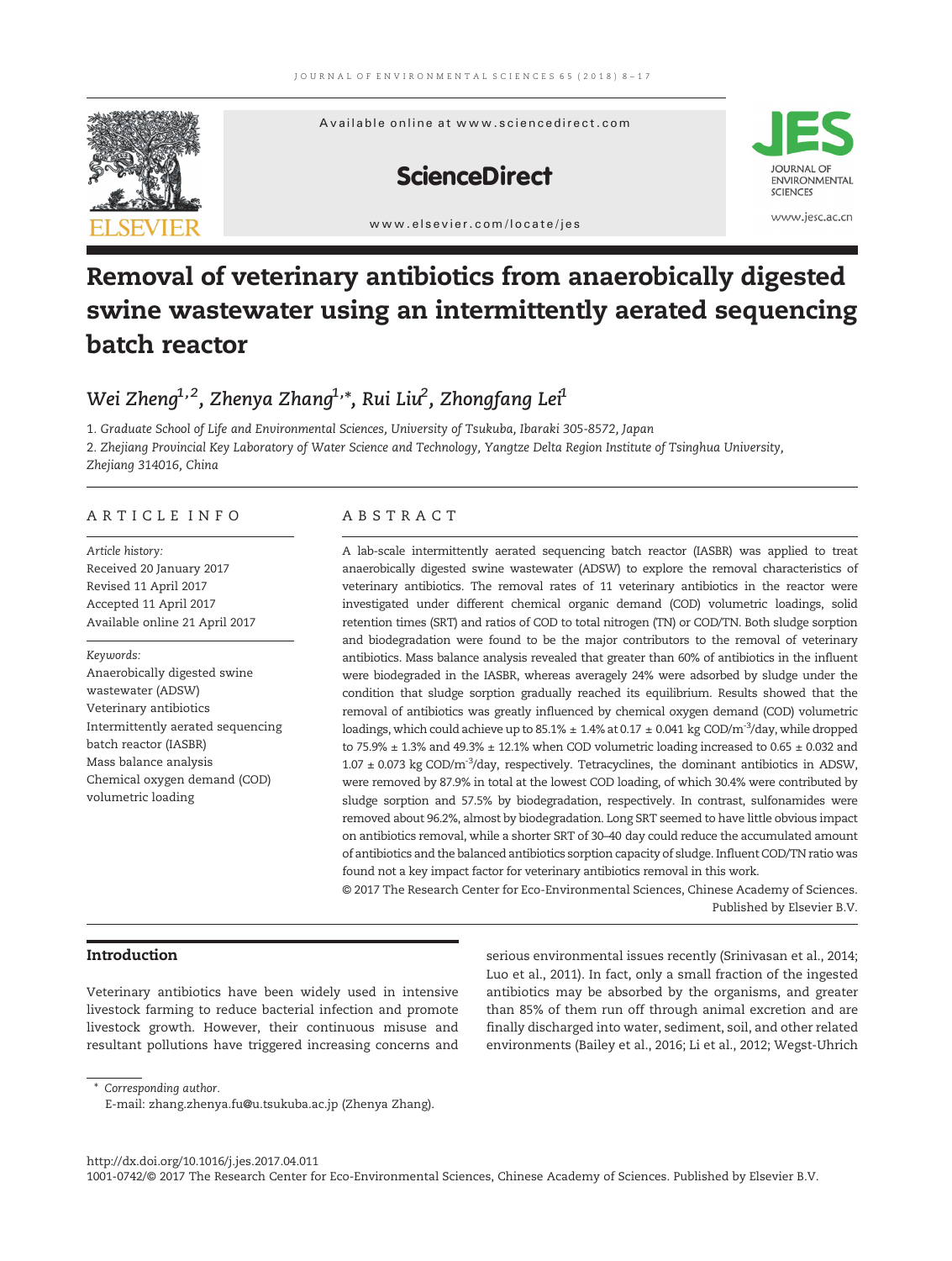et al., 2014). Although the concentrations of residual antibiotics in livestock wastewater are generally around μg/L levels, they can still exert negative effects on drinking water safety and public health (Richardson and Ternes, 2011; Zhou et al., 2007). In addition, the discharge standards for veterinary antibiotics in livestock and poultry excreta are still lacking in China. More importantly, due to the dietary habits of Chinese people, pig farming is developing rapidly and pig farms have been reported to be the major contributors to residual antibiotics in the aquatic environment (Li et al., 2016).

Swine wastewater is the mixed wastewater of pig urine and piggery washing water with high chemical oxygen demand (COD) of 5000–20,000 mg/L, total nitrogen (TN) of 800–2000 mg/L and total phosphorous (TP) of 25–65 mg/L (Shin et al., 2005), which has become an important source of veterinary antibiotics in the environment in China (Zhao et al., 2010). Anaerobic digestion process is one of the widely applied technologies for large-scale swine farm wastewater treatment (Sakar et al., 2009). However, the anaerobically digested swine wastewater (ADSW) containing high concentrations of organic pollutants, nitrogen and antibiotics (Rajagopal et al., 2011) needs further polishing before final disposal. Traditional methods such as land spreading cannot cope with the huge volume of ADSW due to lack of sufficient farmland and increasingly stringent legislation for soil and water pollution control. Taking the efficiency and cost of treatment into consideration, biological processes are commonly used for ADSW treatment (An et al., 2007; Dosta et al., 2008; Daumer et al., 2007). Intermittently aerated sequencing batch reactors (IASBRs) have been used to treat swine wastewater achieving enhanced nitrogen and organic pollutant removals (Li et al., 2008; Zhang et al., 2012). The IASBR system can create repeated alternating aerobic and anoxic environments in each operation cycle to realize partial nitrification and denitrification under imprecise control conditions of dissolved oxygen (DO), pH, and temperature (Zhang et al., 2011). For example, Pan et al. (2014) achieved excellent COD, TN, and ammonium nitrogen (NH<sup>+</sup>-N) removal rates about 89.8%, 76.5%, and 99.1%, respectively when using IASBR to treat swine wastewater with COD, TN, and NH<sup>+</sup>-N concentrations of 11,540  $\pm$  860, 4041  $\pm$  59, and 3808  $\pm$  98 mg/L, respectively. Still, the removal performance and characteristics of antibiotics remain poorly understood in IASBRs for swine wastewater treatment. On the other hand, some researchers reported veterinary antibiotic removals from swine wastewater by using other treatment processes. For instance, Ben et al. (2009) found that an effective degradation of the six selected antibiotics (five sulfonamides and one microcline) could be achieved under the optimum condition by using Fenton's reagent to treat swine wastewater pretreated with sequencing batch reactor (SBR), independent on the tested COD and suspended solid (SS) levels. Huang et al. (2015) tested the performance of vertical up-flow constructed wetlands (VUF-CWs) on swine wastewater containing tetracycline (TC) compounds, achieving 69.0%–99.9% of removal efficiencies. Restated, little information is available on the differences and characteristics of sludge sorption and biodegradation regarding to antibiotics removal in biological processes, especially IASBR for swine wastewater treatment.

In this study, a lab-scale IASBR was applied for ADSW treatment. The characteristics of sludge sorption and biodegradation for the removal of different veterinary antibiotics were investigated through mass balance analysis. The removal rates of 11 antibiotics by the IASBR were studied under different COD volumetric loadings, solid retention time (SRT) and COD/TN ratios. This study aimed to optimize the operation conditions of the IASBR for the removal of antibiotics, and to explore the relationship between antibiotics biodegradation and sludge sorption in biological treatment.

### 1. Materials and methods

#### 1.1. Wastewater and chemicals

The wastewater, i.e., ADSW used in study was collected from the effluent pipe of an anaerobic digester in a large-scale swine farm in Jiaxing City, China. The wastewater was treated by coagulation and flocculation to remove SS and stored at 4°C prior to use. Two batches of ADSW were sampled for this study: (1) Batch 1 ADSW was used for the experiments from day 1 to day 78, which had a COD of  $1210 \pm 291$  mg/L, NH<sup>+</sup>-N of 798  $\pm$  188 mg/L, TN of 1439  $\pm$  195 mg/L, pH of 7.8–8.1, and alkalinity of 4800-6200 mg/L (in terms of CaCO<sub>3</sub>); and (2) Batch 2 was used for the experiments from day 79 to day 193, having a COD of  $1060 \pm 278$  mg/L, NH<sup>+</sup>-N of  $852 \pm 131$  mg/L, TN of 1387 ± 187 mg/L, pH of 7.8–8.3, and alkalinity of 5200– 6800 mg/L (in terms of  $CaCO<sub>3</sub>$ ). All the above indices were determined with standard methods (APHA, 1998).

The 11 veterinary antibiotics including tetracycline (TC), chlortetracycline (CTC), oxytetracycline (OTC), doxycycline (DC), sulfamethoxazole (SMX), sulfadimidine (SMD), ciprofloxacin (CIP), norfloxacin (NOR), enrofloxacin (ENR), tylosin (TYL) and roxithromycin (RTM) were detectable in the ADSW and selected for this study. All standard samples of these antibiotics were purchased from Dr. Ehrenstorfer GmbH (Germany). Simatone ordered from AccuStandard (USA) was used as the internal standard substance (Ben et al., 2008; Yang et al., 2011a,b). The surrogate standard substances including thiabendazole-d4 (TB-D<sub>4</sub>), sulfamethoxazole- $d_4$  (SMX-D<sub>4</sub>), ciprofloxacin- $d_8$ (CFX-D<sub>8</sub>), and erythromycin-<sup>13</sup>C-D<sub>3</sub> (ETM-<sup>13</sup>C-D<sub>3</sub>) were bought from Toronto Research Chemicals (Canada). Five mg of each antibiotic standard was dissolved into 100 mL volumetric flask with methanol as solvent to prepare the standard mixture solution of antibiotics. The simatone–methanol solution of 10 mg/L was used as the internal standard solution. Accurately 0.1 mg of each surrogate standard was dissolved into 100 mL volumetric flask with methanol as solvent to prepare the surrogate standard mixture. All the above solutions were stored at 4°C, and all chemicals used were of analytically pure grade.

#### 1.2. Experimental setup and operation conditions

The IASBR was composed of a stainless-steel cylinder of  $\Phi$ 25 cm × H 40 cm with an effective volume of 15 L. The operation of the IASBR was controlled by a programmable logic controller following the sequence of 10 min filling, 4 cycles with 40 min stirring (anoxic) and 60 min aeration (aerobic) alternatively, 60 min settling, and 10 min drainage. DO was around 0.5–2.0 mg/L during aeration, and the water temperature was kept at  $30 \pm 1^{\circ}$ C during the whole operation.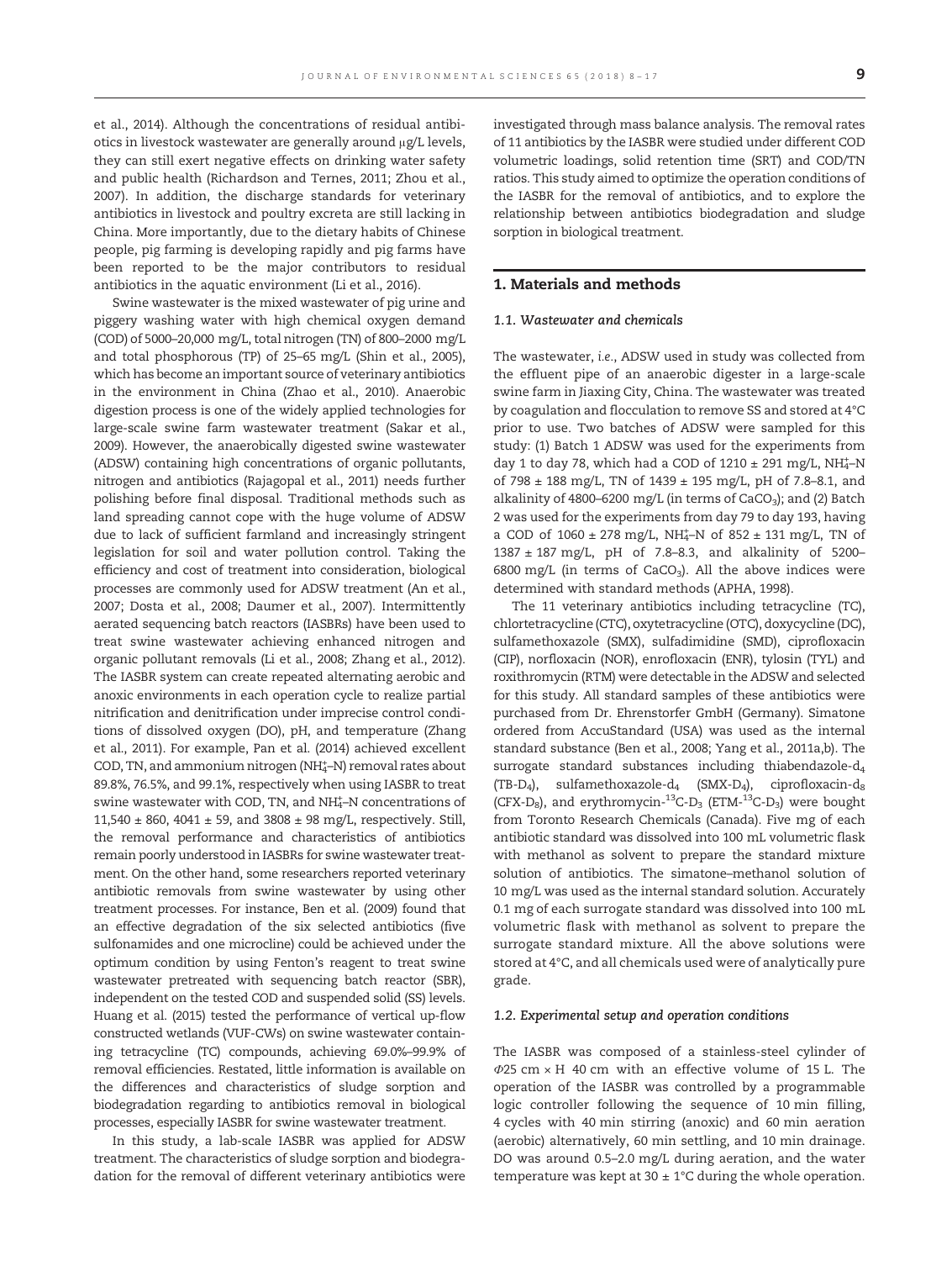Seed sludge was collected from a municipal wastewater treatment plant near Jiaxing City, China. The initial mixed liquor suspended solids (MLSS) concentration in the IASBR was 6.8 g/L. The IASBR was operated for three runs under different operation conditions (Table 1). In Run 1 (day 1 to day 64), the IASBR system was fed with the raw ADSW at a long hydraulic retention time (HRT) of 7 days. In Run 2 (day 65 to day 98) and Run 3 (day 99 to day 193), sodium acetate was added into the influent to increase the COD/TN ratio from 0.8 to 2.4 on average, and at shorter HRT of 5 and 3 days, respectively. Excess sludge was discharged only in Run 3 and the corresponding sludge retention time (SRT) was 30–40 days. The influent, effluent, and activated sludge in the IASBR were sampled on day 34, 54, 62, 70, 93, 136, and 184, respectively for detection of antibiotics.

#### 1.3. Quantification of veterinary antibiotics

1.3.1. Solid phase extraction (SPE) of antibiotics from wastewater After filtration through a  $0.7 \mu m$  glass fiber membrane (Whatman, UK), 20 mL of the filtrated wastewater was diluted 10-fold by Milli-Q water prior to antibiotics extraction. Ethylendiaminetetraacetic acid disodium salt (EDTA-2Na) (0.2 g) was then added to the diluted wastewater, with pH adjusted to 4.0 using 10% HCl. Later, 200 mL of diluted wastewater was loaded into a pre-conditioned Oasis HLB column (6  $\rm cm^3$ /200 mg, Waters, USA) at a flow rate of 2–3 mL/min, followed by 10 min of vacuum drying. The extracted antibiotics in the Oasis HLB column were eluted with 5 mL of methanol, and then concentrated to approximately 0.5 mL under a stream of nitrogen gas. Finally, the solution was diluted to 2 mL with methanol after the addition of 20 μL of simatone standard solution and filtered through a 0.22 μm PTFE filter (Anpel, China) before antibiotics detection.

#### 1.3.2. SPE of antibiotics from activated sludge

Briefly, 200 μL of the surrogate standard mixture containing TBD-D<sub>4</sub>, SMX-D<sub>4</sub>, CFX-D<sub>8</sub>, and ETM-<sup>13</sup>C-D<sub>3</sub> at 1 mg/L each was added to 0.2 g of 24 hr freeze-dried activated sludge. The sludge sample was subsequently immersed in 5 mL of extraction solution which was composed of methanol, 0.1 mol/L of EDTA-2Na and citrate buffer (pH 4) at a volumetric ratio of 3:1:2. The sludge sample and extraction solution mixture was vortexed for 1 min, ultrasonicated for 15 min, and centrifuged

| Table 1-Operation conditions of the intermittently<br>aerated sequencing batch reactor (IASBR).                                                 |                                                                                                            |                                                                                  |                                                                                                                                               |
|-------------------------------------------------------------------------------------------------------------------------------------------------|------------------------------------------------------------------------------------------------------------|----------------------------------------------------------------------------------|-----------------------------------------------------------------------------------------------------------------------------------------------|
| Parameters                                                                                                                                      | Run 1                                                                                                      | Run 2                                                                            | Run 3                                                                                                                                         |
| Stage<br>HRT (day)<br>SRT (day)<br>Influent COD/TN<br>Influent COD (mg/L)<br>Influent $NH_4-N$ (mg/L)<br>Influent TN (mg/L)<br>Sludge discharge | 7<br>$62$ <sup>*</sup><br>$0.8 \pm 0.2$<br>$1210 \pm 291$<br>$798 + 188$<br>$1439 + 195$<br>N <sub>o</sub> | 5<br>$98*$<br>$2.4 \pm 0.5$<br>$3252 + 159$<br>$805 + 169$<br>$1392 + 138$<br>No | Day 1-day 64 Day 65-day 98 Day 99-day 193<br>3<br>$30 - 40$<br>$2.4 \pm 0.4$<br>$3218 + 219$<br>$832 + 151$<br>$1321 + 198$<br>Intermittently |

HRT: hydraulic retention time; SRT: solid retention time; COD: chemical oxygen demand; TN: total nitrogen; MLSS: mixed liquor suspended solid.

⁎ Estimated according to the MLSS in the reactor and suspended solids concentration in the effluent.

at 3500 r/min for 5 min. After the first extracted supernatant liquid was collected, the extraction process was repeated twice. The three extracts were pooled, diluted with Milli-Q water to 200 mL, combined with 0.2 g of EDTA-2Na, and adjusted to a pH of 4.0 with 10% HCl. The extract was finally loaded into two pre-conditioned, serially connected SAX-HLB columns (Waters, USA) to remove humus particles and concentrate the antibiotics. The elution of antibiotics from the HLB column and further treatments were the same as those for the wastewater samples described in Section 1.3.1.

#### 1.3.3. Analytical method for antibiotics with liquid chromatography–tandem mass spectrometry (LC–MS/MS)

Antibiotics were determined using a liquid chromatography (LC) (Waters e2695, Waters, USA) coupled with a triple quadrupole-linear mass spectrometer (MS) (Waters TQ Detector, Waters, USA). Agilent Eclipse XDB-C18 column (4.6 mm  $\times$  150 mm, 5 µm pore size) was used for separation of antibiotics. The injection volume was 10 μL with column temperature at 30°C. A combination of three mobile phases was used at a constant flow rate of 0.3 mL/min. Mobile phase A was composed of 99.9% water and 0.1% formic acid (V/V). Mobile phases B and C were methanol and acetonitrile, respectively. The separation of antibiotics was achieved with a gradient program described as follows: the mobile phase ratio of A:B: C was 90:4:6 at 0 min and maintained for 10 min, 90:0:10 at 11 min, 87:0:13 at 13 min, 78:0:22 at 15 min, 55:0:45 at 25 min, 0:0:100 at 26 min and maintained for 5 min, 90:4:6 at 33 min and maintained for 12 min for column equilibration. The MS system equipped with an electrospray ionization (ESI) source and operated in the positive ion mode. The optimal conditions for the MS system were determined as capillary temperature 120°C, desolvation temperature 350°C, capillary voltage 4.0 kV, and desolvation gas flow 550 L/hr. The multireaction monitoring (MRM) parameters for the 11 antibiotics, internal standard, and surrogate standards are listed in Table 2. The limits of detection (LOD) for the antibiotics in the wastewater and activated sludge were 4–71 ng/L and 0.4– 7.1 μg/kg, respectively, with signal to noise ratios (S/N) of 3. The fortified recovery rates of the antibiotics in the wastewater ranged from 73% to 105.2% with standard deviations (SD) of 3.1% to 10.2% ( $n = 3$ ), which were slightly higher than those in the activated sludge  $(57.4\text{%-104.6\%}, SD = 1.9\text{%-10.9\%}, n = 3)$ . The recovery rates and LODs in this study were comparable to previous research works (Yang et al., 2010; Ben et al., 2008).

#### 1.4. Analysis of mass balance for antibiotics

Samples from the IASBR during stable operation stage between day 34 to day 62 were used for mass balance analysis in terms of the 11 antibiotics. The influent was from batch 1 ADSW with total concentration of antibiotics of  $44.88 \pm$ 1.15 μg/L, and total concentration of antibiotics  $6.69 \pm$ 0.58 μg/L in the effluent. The mass balance between the liquid phase, sludge phase, and biodegradable portion of the antibiotics was calculated based on Eqs. (1) and (2):

$$
M_{\rm inf} - M_{\rm eff} = M_{\rm S} + M_{\rm d} \tag{1}
$$

$$
Q \cdot c_{\inf} - Q \cdot c_{\text{eff}} - Q \cdot c_S \cdot SS \cdot 10^{-3} = MLSS \cdot c_S \cdot V \cdot 10^{-3} + M_d \tag{2}
$$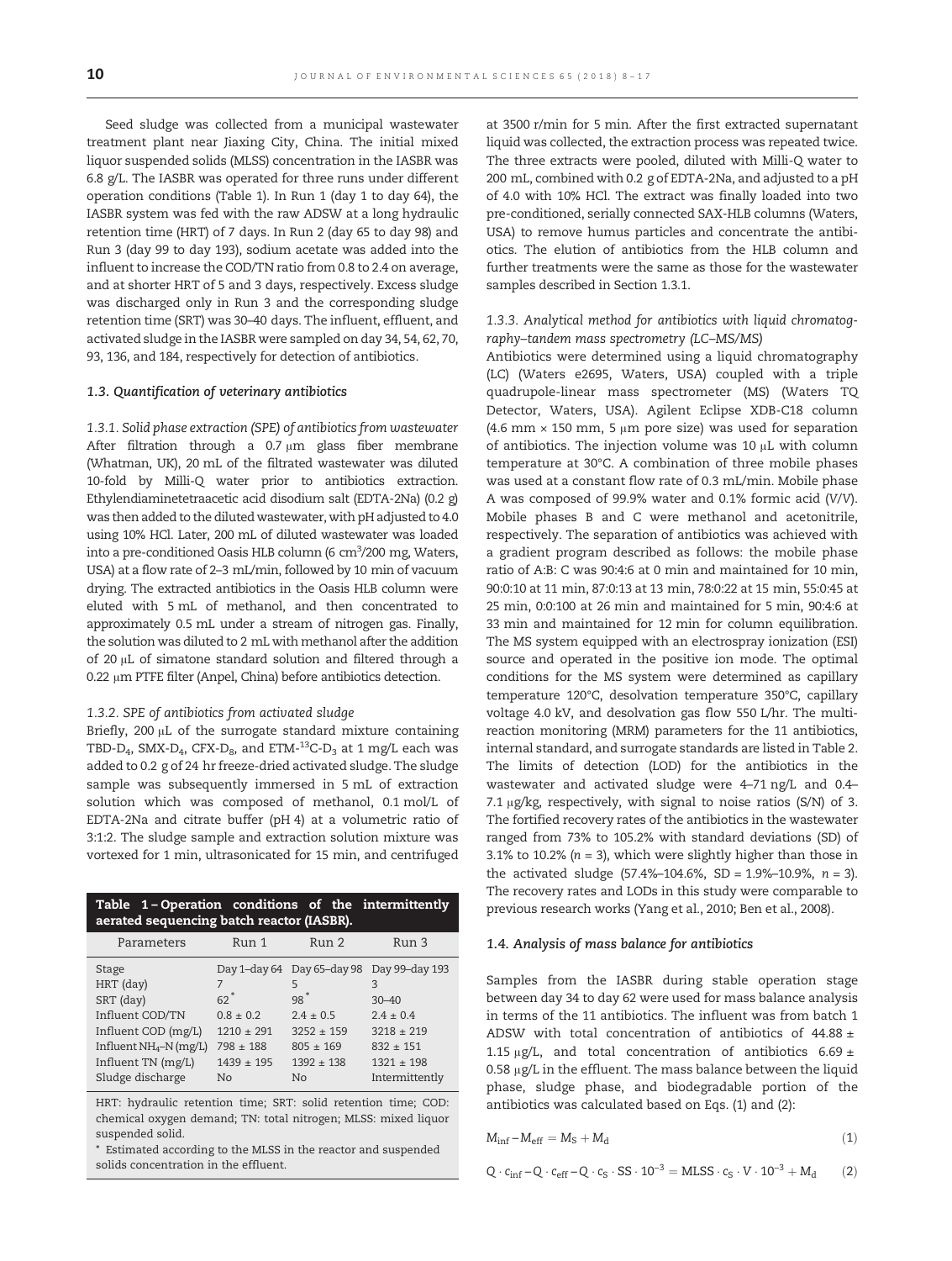| 16 compounds.                 |                    | Table 2 – Multi-reaction monitoring parameters of liquid chromatography–tandem mass spectrometry (LC–MS/MS) for the |                       |                 |                      |
|-------------------------------|--------------------|---------------------------------------------------------------------------------------------------------------------|-----------------------|-----------------|----------------------|
| Target                        | Parent ion $(m/z)$ | Quantitative ion $(m/z)$                                                                                            | Qualifier ion $(m/z)$ | Cone voltage(V) | Collision voltage(V) |
| <b>TC</b>                     | 444.9              | 427.3                                                                                                               | 409.7                 | 30              | 20/20                |
| <b>OTC</b>                    | 461.1              | 443                                                                                                                 | 425.8                 | 40              | 25/25                |
| <b>CTC</b>                    | 479                | 443.8                                                                                                               | 461.9                 | 40              | 25/25                |
| DC                            | 444.9              | 427.7                                                                                                               | 153.6                 | 30              | 20/30                |
| <b>SMD</b>                    | 279                | 155.6                                                                                                               | 185.7                 | 40              | 25/25                |
| <b>SMX</b>                    | 254                | 155.6                                                                                                               | 91.6                  | 30              | 20/35                |
| <b>ENR</b>                    | 360                | 341.8                                                                                                               | 315.8                 | 40              | 30/25                |
| <b>CIP</b>                    | 331.9              | 313.7                                                                                                               | 287.8                 | 40              | 20/25                |
| <b>NOR</b>                    | 320                | 301.7                                                                                                               | 275.8                 | 40              | 30/25                |
| <b>TYL</b>                    | 916.3              | 772                                                                                                                 | 173.8                 | 40              | 30/40                |
| <b>RTM</b>                    | 837.2              | 679.1                                                                                                               | 157.7                 | 40              | 20/35                |
| $TBD-D_4$                     | 206                | 134.7                                                                                                               | 178.5                 | 40              | 35/25                |
| $SMX-D_4$                     | 257.8              | 159.7                                                                                                               | 111.7                 | 30              | 15/30                |
| $CFX-D_8$                     | 340.2              | 321.8                                                                                                               | 295.9                 | 40              | 20/30                |
| ETM- $^{13}$ C-D <sub>3</sub> | 720.3              | 161.8                                                                                                               | 562.0                 | 40              | 35/25                |
| Simatone                      | 198                | 127.6                                                                                                               | 123.6                 | 40              | 25/25                |

TC: tetracycline; OTC: oxytetracycline; CTC: chlortetracycline; DC: doxycycline; SMD: sulfadimidine; SMX: sulfamethoxazole; ENR: enrofloxacin; CIP: ciprofloxacin; NOR: norfloxacin; TYL: tylosin; RTM: roxithromycin; TBD-D<sub>4</sub>: thiabendazole-d<sub>4</sub>; SMX-D<sub>4</sub>: sulfamethoxazole-d<sub>4</sub>; CFX-D<sub>8</sub>: ciprofloxacin-d<sub>8</sub>; ETM-<sup>13</sup>C-D<sub>3</sub>: erythromycin-<sup>13</sup>C-D<sub>3</sub>.

where  $M_{\text{inf}}$  (μg) is the total amount of antibiotics in the influent,  $M_{\text{eff}}$  (μg) is the total amount of antibiotics in the effluent,  $M_S$  (μg) is the total amount of antibiotics adsorbed in the sludge,  $M_d$  (μg) is the total amount of antibiotics biodegraded by microorganisms,  $c_{\text{inf}}$  ( $\mu$ g/L) is the concentration of antibiotics in the influent,  $c_{\text{eff}}$  ( $\mu$ g/L) is the concentration of antibiotics in the effluent, SS (g/L) is the concentration of SS in the effluent,  $c_S$  (μg/kg) is the concentration of antibiotics in the sludge, Q (L) is the total amount of treated wastewater, V (L) is the effective volume of the reactor, and MLSS (g/L) is the concentration of sludge in the reactor. Since the SS concentration in the effluent was below 5 mg/L which was considered to be negligible when compared to the influent, Eq. (2) could be simplified as Eq. (3):

$$
Q \cdot c_{\inf} - Q \cdot c_{\text{eff}} = MLSS \cdot c_S \cdot V \cdot 10^{-3} + M_d \tag{3}
$$

And  $c_{\text{inf}}$  and  $c_{\text{eff}}$  were calculated based on the average antibiotic concentrations on day 34, 54, and 62, and the total volume of treated wastewater (60 L) on day 34 to 62, respectively.  $M_d$  was calculated by subtracting  $M_{eff}$  and  $M_S$ from  $M_{\text{inf}}$ . In consideration of the change of MLSS and sorption concentration of antibiotics on the sludge, the mass balance was calculated as Eq. (4):

$$
Q \cdot c_{\inf} - Q \cdot c_{\text{eff}} = (M L S S_{62} \cdot c_{S-62} - M L S S_{34} \cdot c_{S-34}) \cdot V \cdot 10^{-3} + M_d \quad (4)
$$

#### 2. Results and discussion

#### 2.1. Performance of veterinary antibiotics removal from ADSW

The removals of the 11 veterinary antibiotics by the IASBR are shown in Table 3. In Run 1, samples were collected three times, respectively on day 34, 54, and 62 for antibiotics removal determination. In Run 2 and Run 3, two times of determination (day 70 and 93 in Run 2, and day 136 and 184 in Run 3, respectively) were conducted. The concentrations of total detected veterinary antibiotics in Batch 1 ADSW on day 34, 54, 62, and 70 ranged from 42.93 to 46.54 μg/L, much higher than those in Batch 2 ADSW (day 93, 136 and 184, 30.16– 31.06 μg/L). The components of antibiotics in the two batches ADSW were also quite different. The tetracyclines including TC, CTC, OTC, and DC averagely accounted for 69.7% ± 3.7% of total antibiotics in Batch 1 ADSW, which were the second most abundant antibiotics in Batch 2 (36.8% ± 1.3%). In Batch 1 ADSW, DC and TC were the two dominant tetracyclines, accounting for >90% of the total tetracyclines. In Batch 2 ADSW, the concentrations of DC and TC decreased substantially, whereas OTC and CTC remained stable resulting in their dominance among the tetracyclines. The sulfonamides, especially SMD, were the second most abundant classes of antibiotics in Batch 1 ADSW (19.3%  $\pm$  1.1% of total detected antibiotics), which became the most abundant antibiotics in Batch 2 ADSW amounting to  $40.3% \pm 2.4%$  of the total antibiotics. The quinolones including NOR, CIP, and ENR exhibited similar low concentrations of below 4.5 μg/L. Among the macrolides, TYL was detected at very low concentrations in the ADSW (0.04–0.98 μg/L), whereas RTM was not detectable in all the ADSW samples used in this study (<LOD). In fact, the characteristics and water quality of ADSW fluctuated greatly with the change of seasons, most probably attributable to the variation in feeds to pigs, characteristics of swine wastewater and efficiency of the anaerobic digestion facilities. Besides, lack of professional and precision management of swine farms also contributed a lot to the above changes, especially the characteristics of ADSW, thus the change of antibiotic concentrations in ADSW.

In Run 1 and Run 2, the IASBR achieved high total veterinary antibiotic removals of averagely  $85.1\% \pm 1.4\%$  and 75.9% ± 1.3%, respectively. The concentrations of total detected antibiotics in the effluents of Run 1 and Run 2 ranged from 5.94 to 10.88 μg/L. The tetracyclines and sulfonamides were significantly removed from the influent by the IASBR in Run 1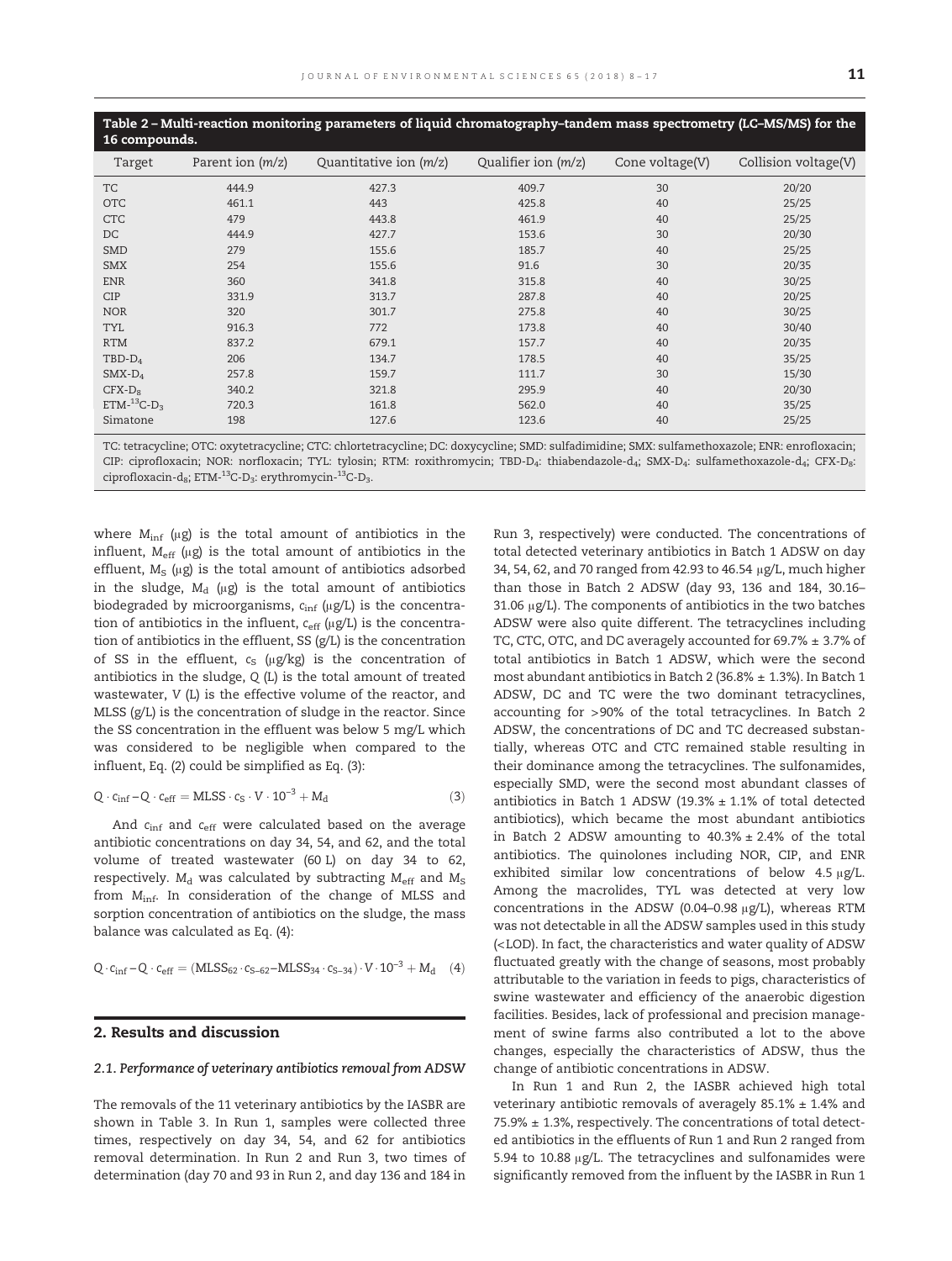|                      |                   | Table 3 – Variations in antibiotic concentrations in the influe |      |           |       |               |      |                      | ent and effluent of the IASBR (Unit: µg/L). |      |       |          |      |                          |                        |                                                                                                                                                                                              |                     |                     |                      |
|----------------------|-------------------|-----------------------------------------------------------------|------|-----------|-------|---------------|------|----------------------|---------------------------------------------|------|-------|----------|------|--------------------------|------------------------|----------------------------------------------------------------------------------------------------------------------------------------------------------------------------------------------|---------------------|---------------------|----------------------|
| <b>ADSW</b><br>batch | Run               | Operation                                                       |      | <b>DC</b> | Ľ     | OTC           | CTC  | $\Box$<br><b>INS</b> | <b>SMX</b>                                  | ENR  | CIP   | NOR<br>X | TYL  | <b>RTM</b>               | tetracyclines<br>Total | sulfonamides<br>Total                                                                                                                                                                        | quinolones<br>Total | macrolides<br>Total | antibiotics<br>Total |
|                      |                   | Day 34                                                          | Inf. | 19.43     | 11.36 | 1.59          | 1.08 | 6.38                 |                                             | 1.02 | 1.04  | 1.07     | 0.13 |                          | $33.46 \pm 3.85$       | $7.72 \pm 1.88$                                                                                                                                                                              | $3.13 \pm 2.18$     | $0.13 \pm 0.06$     | $44.44 \pm 3.48$     |
|                      |                   |                                                                 | Eff. | 2.94      | 1.71  | 0.29          | 0.21 | 0.12                 | 0.03                                        | 0.19 | 0.36  | 1.24     | D.04 |                          | $5.15 \pm 2.56$        | $0.15 \pm 0.08$                                                                                                                                                                              | $1.79 \pm 0.56$     | $0.04 \pm 0.02$     | $7.13 \pm 2.34$      |
|                      |                   | Day 54                                                          | Inf. | 17.62     | 9.22  | 1.05          | 1.93 | 8.60                 | 0.25                                        | L39  | 2.84  | 3.53     | 0.11 |                          | $29.82 \pm 2.98$       | $8.85 \pm 2.02$                                                                                                                                                                              | $7.76 \pm 2.25$     | $0.11 \pm 0.07$     | $46.54 \pm 2.14$     |
|                      |                   |                                                                 | Eff. | 1.04      | 0.62  | 0.36          | 0.58 | 0.23                 | 0.20                                        | 0.38 | 0.55  | 1.88     | 0.10 | I                        | $2.60 \pm 1.27$        | $0.43 \pm 0.12$                                                                                                                                                                              | $2.81 \pm 1.12$     | $0.10 \pm 0.05$     | $5.94 \pm 1.17$      |
|                      |                   | Day 62                                                          | Inf. | 15.44     | 11.19 | 1.71          | 2.92 | 8.88                 | 0.22                                        | 0.56 | 0.77  | 1.86     | 0.11 |                          | $31.26 \pm 3.68$       | $9.1 \pm 2.56$                                                                                                                                                                               | $3.19 \pm 1.88$     | $0.11 \pm 0.08$     | $43.66 \pm 3.19$     |
|                      |                   |                                                                 | Eff. | 1.14      | 1.06  | 0.37          | 1.04 | 0.23                 | 0.21                                        | 0.39 | 0.33  | 1.61     | 0.07 | $\overline{1}$           | $3.61 \pm 1.22$        | $0.44 \pm 0.28$                                                                                                                                                                              | $1.33 \pm 0.64$     | $0.07 \pm 0.04$     | $7.01 \pm 1.05$      |
|                      | $\mathbf{\Omega}$ | Day 70                                                          | Inf. | 16.5      | 9.51  | 0.84          | 2.31 | 8.29                 | 0.21                                        | 1.54 | 1.25  | 2.01     | 0.47 | I                        | $29.16 \pm 2.33$       | $8.5 \pm 1.44$                                                                                                                                                                               | $4.8 \pm 1.67$      | $0.47 \pm 0.22$     | $42.93 \pm 1.98$     |
|                      |                   |                                                                 | Eff. | 3.21      | 1.77  | 0.02          | 0.39 | 0.25                 |                                             | 0.51 | 0.46  | 0.66     | 0.34 | $\overline{1}$           | $5.39 \pm 1.45$        | $0.25 \pm 0.12$                                                                                                                                                                              | $1.62 \pm 1.15$     | $0.34 \pm 0.12$     | $10.88 \pm 1.21$     |
| $\sim$               |                   | Day 93                                                          | Inf. | 3.78      | 1.28  | 3.01          | 3.35 | 12.16                | 0.41                                        | 2.26 | 2.11  | 1.14     | 0.98 | $\overline{1}$           | $11.42 \pm 1.98$       | $12.57 \pm 2.12$                                                                                                                                                                             | $5.51 \pm 2.15$     | $0.98 \pm 0.11$     | $30.48 \pm 1.87$     |
|                      |                   |                                                                 | Eff. | 0.79      | 0.73  | 0.31          | 0.33 | 0.81                 | 0.18                                        | 0.35 | 1.65  | 0.48     | 0.31 | $\overline{\phantom{a}}$ | $2.16 \pm 1.65$        | $0.99 \pm 0.43$                                                                                                                                                                              | $2.48 \pm 1.92$     | $0.31 \pm 0.08$     | $6.94 \pm 1.15$      |
|                      | 3                 | Day 136                                                         | Inf. | 3.56      | 1.01  | 2.82          | 3.45 | 11.21                | 0.19                                        | 1.01 | 2.91  | 4.25     | 0.65 | I                        | $10.84 \pm 1.22$       | $11.4 \pm 2.87$                                                                                                                                                                              | $8.17 \pm 3.76$     | $0.65 \pm 0.28$     | $31.06 \pm 1.67$     |
|                      |                   |                                                                 | Eff. | 0.47      | 0.46  | 0.94          | 1.34 | 4.36                 |                                             | 0.67 | 1.33  | 2.37     | 0.07 | I                        | $3.21 \pm 1.31$        | $4.36 \pm 1.22$                                                                                                                                                                              | $4.37 \pm 1.88$     | $0.07 \pm 0.11$     | $12.01 \pm 1.43$     |
|                      |                   | Day 184                                                         | Inf. | 3.87      | 1.51  | 2.97          | 3.13 | Ņ<br>12.7            | 0.23                                        | 1.23 | $-91$ | 2.36     | 0.23 | $\mathbf{I}$             | $11.48 \pm 3.45$       | $12.95 \pm 2.12$                                                                                                                                                                             | $5.5 \pm 2.97$      | $0.23 \pm 0.08$     | $30.16 \pm 2.51$     |
|                      |                   |                                                                 | Eff. | 0.9       | 0.67  | $\frac{6}{1}$ | 2.91 | 7.44                 | 0.21                                        | 1.2  | 9.9   |          | 0.07 |                          | $6.08 \pm 2.28$        | $7.65 \pm 1.27$                                                                                                                                                                              | $5.1 \pm 1.21$      | $0.07 \pm 0.12$     | $18.9 \pm 2.11$      |
|                      |                   |                                                                 |      |           |       |               |      |                      |                                             |      |       |          |      |                          |                        | IASBR: intermittently aerated sequencing batch reactor; ADSW: anaerobically digested swine wastewater; DC: doxycycline; TC: tetracycline; OTC: oxytetracycline; CTC: chlortetracycline; SMD: |                     |                     |                      |

sulfadimidine; SMX: sulfamethoxazole; ENR: enrofloxacin; CIP: ciprofloxacin; NOR: norfloxacin; TYL: tylosin; RTM: roxithromycin.

sulfadimidine; SMX: sulfamethoxazole; ENR: enrofloxacin; CIP: ciprofloxacin; NOR: norfloxacin; TYL: tylosin; RTM: roxithromycin.

⁎

Average value of triplicate tests for each antibiotic class;

Average value of triplicate tests for each antibiotic class;

 $^{\ast\ast}$   $^{\prime\prime}$  -" means not detected.

 $\frac{1}{2}$ 

"-" means not detected.

and Run 2, with removal rates of 81.1%–91.3% and 92.1%– 98.5%, respectively. The remaining sulfonamides were only detectable at 0.1–1.0 μg/L. In Run 3, however, the removal of antibiotics decreased dramatically, only about 37.3% on day 184. Fig. 1 shows the relationship between the influent concentrations of antibiotics and their removal rates. The removal rates of tetracyclines and sulfonamides almost remained >80% when their influent concentrations were higher than 5 μg/L; however, their removal rates greatly fluctuated and were difficult to achieve stable levels greater than 80% when their influent concentrations were lower than 5.0 μg/L. The removal rates of quinolones and macrolides changed irregularly and seemed to have no direct relationship with their influent concentrations, among which three of quinolones and one of macrolides were all below 5 μg/L. Therefore, the antibiotics removal could maintain much more stable at relatively higher efficiency when influent ADSW contained high concentrations of antibiotics, which is to some extent in agreement with McAdam et al. (2011) who stated that the removal rates of trace organic pollutants were higher at higher influent concentrations than those at lower ones. The above results may also attribute to the refractory characteristics of antibiotics and their unfavorable competition against other abundant organics in ADSW.

#### 2.2. Sorption of veterinary antibiotics onto sludge

Antibiotics adsorbed on the sludge were detected, as shown in Table 4. No sludge was intentionally discharged during Run 1 and Run 2. The concentrations of the 11 veterinary antibiotics in the sludge increased with the operation of IASBR in Run 1, from 5.02 mg/kg on day 34 to 13.78 mg/kg on day 62. The total amount of antibiotics in the sludge increased from 413.3 μg on day 34 (MLSS of 5.5 g/L) to 1055.7 μg on day 62 (MLSS of 5.1 g/L), resulting in an increase in the sludge antibiotics content from day 34 to day 62. The sludge concentration in IASBR increased from 5.1 g/L on day 62 to 6.9 g/L on day 93 in the presence of sufficient external carbon sources. However, the increase of sludge concentration didn't help to increase antibiotics sorption amount onto sludge particles, resulting in almost similar total



Fig. 1 – Variations in removal rates of antibiotics under different initial antibiotics concentrations in the influent.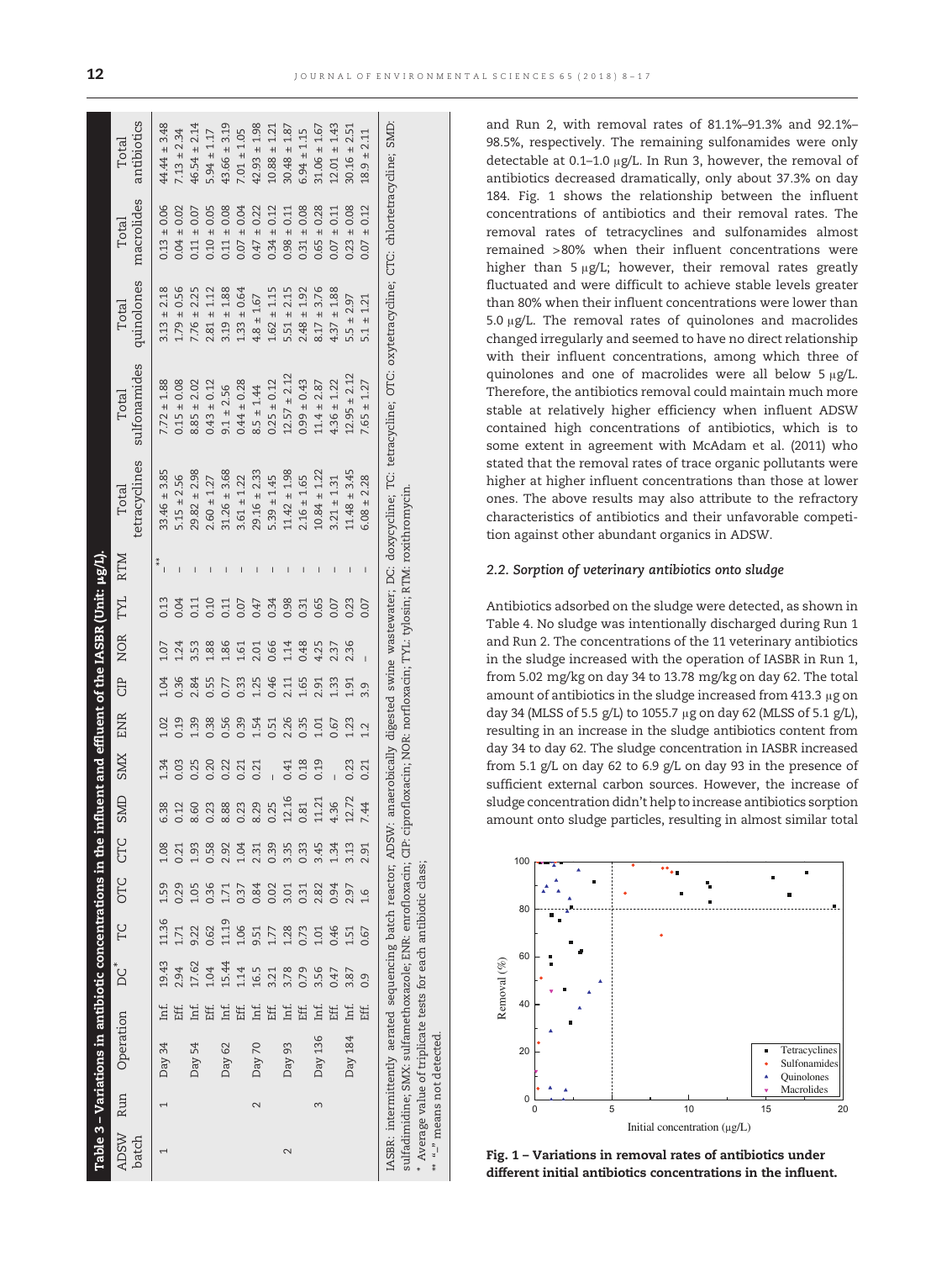|       | Table 4 – Variations in antibiotic concentrations in the activated sludge of the IASBR (Unit: mg/kg).                            |       |                               |             |       |             |       |         |       |                                         |                 |                    |                                                                                                                                                                                                   |                   |                                                        |                      |
|-------|----------------------------------------------------------------------------------------------------------------------------------|-------|-------------------------------|-------------|-------|-------------|-------|---------|-------|-----------------------------------------|-----------------|--------------------|---------------------------------------------------------------------------------------------------------------------------------------------------------------------------------------------------|-------------------|--------------------------------------------------------|----------------------|
| batch | ADSW Run Operation DC <sup>*</sup> TC OTC CTC                                                                                    |       |                               |             |       | SMD         |       | SMX ENR |       |                                         | CIP NOR TYL RTM | Total              | tetracyclines sulfonamides quinolones macrolides<br>Total                                                                                                                                         | Total             | Total                                                  | antibiotics<br>Total |
|       |                                                                                                                                  |       |                               |             |       |             |       |         |       |                                         |                 |                    |                                                                                                                                                                                                   |                   |                                                        |                      |
|       | Day 34                                                                                                                           |       | 2.541 1.517 0.150 0.673 0.002 |             |       |             |       |         |       | $0.002$ $0.015$ $0.093$ $0.021$ $0.004$ |                 | $4.881 \pm 1.882$  | $0.004 \pm 0.002$                                                                                                                                                                                 |                   | $0.128 \pm 0.066$ 0.004 $\pm$ 0.001  5.017 $\pm$ 1.632 |                      |
|       | Day 54                                                                                                                           | 4.396 | 3.054                         | 0.154       |       | 1.656 0.001 | 0.007 | 0.113   |       | 0.155 0.115                             | 0.007           | $9.260 \pm 2.543$  | $0.008 \pm 0.002$                                                                                                                                                                                 |                   | $0.384 \pm 0.092$ 0.007 $\pm$ 0.003                    | $9.659 \pm 2.432$    |
|       | Day 62                                                                                                                           | 6.838 | 3.858                         | 0.265       | 1.823 | 0.053       | 0.032 | 0.185   | 0.257 | 0.437                                   | 0.028           | $12.784 \pm 3.335$ | $0.085 \pm 0.039$                                                                                                                                                                                 | $0.880 \pm 0.115$ | $0.028 \pm 0.011$                                      | $13.777 \pm 2.967$   |
|       | Day 70                                                                                                                           | 7.634 | 2.448                         | 0.270       | 2.850 | 0.044       | 0.016 | 0.115   | 0.119 | 0.226                                   | 0.034           | $13.202 \pm 3.165$ | $0.060 \pm 0.041$                                                                                                                                                                                 | $0.460 \pm 0.124$ | $0.034 \pm 0.018$                                      | $13.755 \pm 2.798$   |
|       | Day 93                                                                                                                           | 7.808 | 1.047                         | 0.406       | 3.294 | 0.031       | 0.019 | 0.276   | 0.285 | 0.193                                   | 0.039           | $12.554 \pm 2.023$ | $0.049 \pm 0.034$                                                                                                                                                                                 | $0.754 \pm 0.135$ | $0.039 \pm 0.021$                                      | $13.397 \pm 1.961$   |
|       | Day 136                                                                                                                          | 1.506 |                               | 0.259 1.240 | 6.466 | 0.172       | 0.019 | 0.219   | 0.280 | 0.251                                   | 0.007           | $9.471 \pm 1.729$  | $0.190 \pm 0.068$                                                                                                                                                                                 | $0.750 \pm 0.087$ | $0.007 \pm 0.002$                                      | $10.418 \pm 1.534$   |
|       | Day 184                                                                                                                          |       | 1.423 0.215 1.350             |             | 6.337 | 0.168       | 0.018 | 0.207   |       | 0.270 0.242                             | 0.007           | $9.325 \pm 1.432$  | $0.187 \pm 0.065$                                                                                                                                                                                 | $0.718 \pm 0.103$ | $0.007 \pm 0.005$                                      | $10.237 \pm 1.454$   |
|       |                                                                                                                                  |       |                               |             |       |             |       |         |       |                                         |                 |                    | ASBR: intermittently aerated sequencing batch reactor; ADSW: anaerobically digested swine wastewater; DC: doxycycline; OC: coxycetracycline; OTC: chlortetracycline; CTC: chlortetracycline; SMD: |                   |                                                        |                      |
|       | sulfadimidine; SMX: sulfamethoxazole; ENR: enrofloxacin; CIP: ciprofloxacin; NOR: norfloxacin; TYL: tylosin; RTM: roxithromycin. |       |                               |             |       |             |       |         |       |                                         |                 |                    |                                                                                                                                                                                                   |                   |                                                        |                      |
|       | Average value of triplicate tests for each antibiotic class;                                                                     |       |                               |             |       |             |       |         |       |                                         |                 |                    |                                                                                                                                                                                                   |                   |                                                        |                      |

⁎⁎ "–" means not detected.

 $\frac{1}{n-1}$ 

means not detected.

antibiotic contents of 13–14 mg/kg in sludge in Run 2 as that on day 62 in Run 1. The total amount of antibiotics accumulated in sludge slightly increased from 1306.2 μg on day 70 to 1386.9 μg on day 93, and most of the antibiotics in the influent ADSW were steadily removed through biodegradation instead of sludge sorption. Therefore, it is reasonable to suppose that the sorption of veterinary antibiotics on sludge reached their equilibrium state in Run 2. In addition, biodegradation may play a dominant role in antibiotics removal when the sorption of veterinary antibiotics onto sludge reaches the sorption capacity of sludge before being discharged. Excess sludge was intermittently discharged in Run 3, and the concentration of total antibiotics in the sludge declined remarkably to 10.42 mg/ kg on day 136, and again reached a similar concentration of 10.24 mg/kg on day 184. Meanwhile, the total amount of antibiotics in the sludge slightly decreased from 1279.2 μg on day 136 to 1193.4 μg on day 184. These results imply that sludge sorption was an important pathway for the removal of veterinary antibiotics in ADSW and a balanced sorption capacity of sludge could be achieved at a long SRT during stable operation, while a shorter SRT could decrease the balanced sorption capacity of the sludge. The existence of a balanced sorption capacity could be attributable to the establishment of antibiotics adsorption– desorption equilibrium in the sludge (Morissette et al., 2015; Yang et al., 2011a,b). More specifically, the tetracyclines were the most abundant in the sludge in accordance with the influent ADSW composition, amounting to  $94\% \pm 2.1\%$  of the total adsorbed antibiotics. The macrolides were detected at the lowest concentrations, which is in consistence with their low concentrations in ADSW. In contrast, the sulfonamides, the second abundant antibiotics in ADSW, were detected at low concentrations in the sludge (4.2 to 0.2 mg/kg).

#### 2.3. Removal mechanisms of veterinary antibiotics

Generally, both sludge sorption and biodegradation are the main removal pathways for antibiotics in biological processes rather than other possible pathways like volatilization or hydrolysis (Dorival-García et al., 2013; Li and Zhang, 2010). The IASBR system achieved excellent antibiotics removal when treating the raw ADSW without any external carbon sources from day 34 to day 64. The role of sludge sorption for antibiotics removal can be seen more clearly before the bioreactor reached the balanced sorption capacity of sludge. Therefore, mass balance analysis based on data from days 34 to 62 was conducted to explore the removal routes of veterinary antibiotics in this IASBR system. As shown in Table 5, the results reveal that 15.1% of the antibiotics were

| Table 5 – Mass balance analysis on antibiotics during<br>operation from day 34 to day 62. |                            |                            |                          |                    |                                           |                                         |                        |
|-------------------------------------------------------------------------------------------|----------------------------|----------------------------|--------------------------|--------------------|-------------------------------------------|-----------------------------------------|------------------------|
| Substances                                                                                | $M_{\rm inf}$<br>$(\mu g)$ | $M_{\rm eff}$<br>$(\mu g)$ | $M_{\rm c}$<br>$(\mu g)$ | $M_A$<br>$(\mu g)$ | $M_{\rm eff}/$<br>$M_{\rm inf}$<br>$(\%)$ | $M_{\rm s}/$<br>$M_{\rm inf}$<br>$(\%)$ | $M_dM_{inf}$<br>$(\%)$ |
| Total<br>antibiotics                                                                      | 26940                      | 4020                       | 6424                     | 1619.6             | 151                                       | 241                                     | 60.8                   |
| Tetracyclines                                                                             | 1890.0                     | 228.1                      | 575.0                    | 1086.9             | 121                                       | 30.4                                    | 57.5                   |
| Sulfonamides                                                                              | 5160                       | 198                        | 6.2                      | 490                | 3.8                                       | 12                                      | 95.0                   |
| Quinolones                                                                                | 282.0                      | 150.0                      | 58.9                     | 73.1               | 53.2                                      | 20.9                                    | 259                    |
| Macrolides                                                                                | 6.6                        | 41                         | 1.8                      | 07                 | 621                                       | 273                                     | 106                    |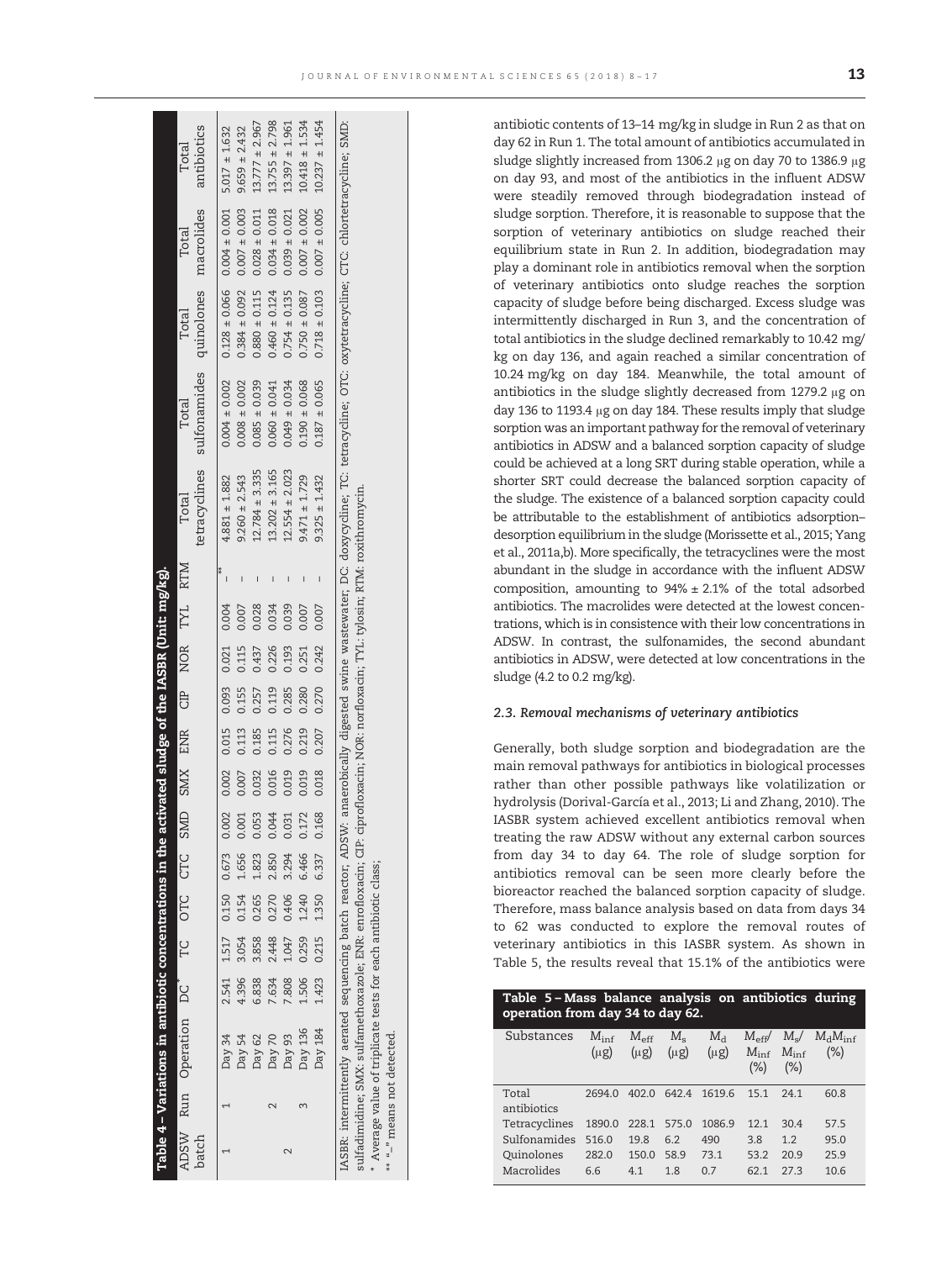remained in the effluent, with 60.8% being biodegraded and 24.1% adsorbed by sludge. This observation indicates that during a long and stable operation of the IASBR system biodegradation plays a more important role in antibiotics removal than sludge sorption. Specifically, 95% of the influent sulfonamides were biodegraded, indicating their easy biodegradability. Li and Zhang (2010) reported that two sulfonamides (SMX and sulfadiazine) were predominantly removed through biodegradation in an activated sludge process. Both Wu et al. (2009) and Yu et al. (2011) noticed the weak sorption of SMX and SMD in a biological system, and results from the latter work indicate that SMX possesses much stronger biodegradability than SMD. In this study, 96.8% of influent SMD was removed by biodegradation, much higher than SMX (71.9%). This observation is probably attributable to the huge difference in their initial concentrations in the influent ADSW. The poor sorption of sulfonamides can be explained by the acid–base equilibrium processes involved. The amphoteric sulfonamides with functional groups are in anionic form at neutral and basic pH, resulting in a low adsorption to the activated sludge (Ben et al., 2014; Yang et al., 2011a,b). On the other hand, only 57.5% of influent tetracyclines could be biodegraded with 30.4% left in the sludge, suggesting that unlike sulfonamides this class of antibiotics was more difficult to biodegrade, thus sludge sorption would be a more important removal route. Both Li and Zhang (2010) and Prado et al. (2009) claimed that TC exhibited good adsorbability and low biodegradability, which could be mainly removed by adsorption in biological processes. However, in this study, greater than 60% of influent TC, OTC and DC were removed through biodegradation. CTC was an exception, nearly all of which was adsorbed on the sludge. These results may be brought about by the starvation conditions under lower organic loading in Run 1, which promoted microorganisms to utilize antibiotics at trace levels and lower biodegradability. As observed by Shi et al. (2011), the removal of tetracyclines can be described as a quick sorption and then a slow biodegradation. In this study, neither biodegradation nor sorption could achieve excellent removal of quinolones, leaving 41.6% in the effluent. In addition, 25.9% of influent quinolones were removed by biodegradation, slightly higher than that by sorption, which is quite different from the findings of Dorival-García et al. (2013) who claimed that sorption by sludge played a dominant role in the elimination of 6 commonly found quinolones (CIP, moxifloxacin, NOR, ofloxacin, pipemidic acid, and piromidic acid) from wastewaters. Additionally, no comment could be made on macrolides due to the fact that their influent concentrations were too low in this study.

#### 2.4. Effect of COD volumetric loading on antibiotics removal from ADSW

Organic loading usually has a profound influence on organics removal in bioreactors, including trace organic pollutants such as antibiotics, pharmaceuticals and endocrine disrupting chemicals (EDCs) (Carranza-Diaz et al., 2014; McAdam et al., 2011). In Run 1, the COD volumetric loading was  $0.17 \pm$ 0.041 kg COD/m<sup>3</sup>/day with sludge concentrations (MLSS) of 5.1–6.8 g/L. The insufficient carbon source may limit the growth of microorganisms, leading to decreased sludge

concentration thus relatively low and fluctuant COD removal rates (averagely  $60.3\% \pm 15.7\%$ ). When the COD volumetric loading was increased to 0.65  $\pm$  0.032 kg COD/m $^3$ /day in Run 2 and  $1.07 \pm 0.073$  kg COD/m<sup>3</sup>/day in Run 3, correspondingly, average COD removal rates were increased to  $88.3\% \pm 4.7\%$ and  $90.8\% \pm 5.5\%$ , respectively (Table 6). The effluent CODs during Run 1, Run 2 and Run 3 were averagely 454, 396 and 296 mg/L, respectively. This observation together with the increase in MLSS from Run 1 to Run 2 and Run 3 (Table 6) indicates that external carbon sources or increasing organic loading favored the growth of microorganisms, thus enhanced the removal of organic pollutants.

However, antibiotics removal showed a different trend with the change of COD volumetric loading. The removal rates of the 11 veterinary antibiotics slightly decreased as the COD volumetric loading increased from Run 1 to Run 2, and abruptly dropped to  $49.3\% \pm 12.1\%$  when COD loading was further increased to  $1.07 \pm 0.073$  kg COD/m<sup>3</sup>/day in Run 3. This phenomenon implies that COD volumetric loading could significantly impact the antibiotics removal, and higher organic loading may have strongly negative effect on the competition of antibiotics over easily biodegradable carbon source (sodium acetate in this study) during biological wastewater treatment. This observation to some extent agrees with Conkle et al. (2010). In Run 1, MLSS was determined to gradually decrease from initial 6.8 to 5.1 g/L on day 62. The obvious decrease in MLSS in the reactor possibly reflected that a large proportion of the microorganisms might be in an endogenous respiration phase because of the lower organic loading applied and lack of readily biodegradable substances. Although veterinary antibiotics were determined at trace levels in terms of μg/L in the influent, the microorganisms might utilize them as much as possible for survival, resulting in somewhat amelioration of competition between antibiotics and other organics. In Run 2, the increase in sludge concentration was most probably resulted from the sufficient supply of readily biodegradable carbon source (sodium acetate in this study) and less need for antibiotics functioned as carbon source, thus decreased antibiotics removal rates noticeably. Moreover, when the reactor was operated at a much higher COD volumetric loading (Run 3), the microorganisms seemed to prefer to utilize the abundant readily biodegradable organics in the influent for their survival and metabolisms. Therefore, other organics than antibiotics achieved an overwhelming removal in terms of biodegradation, resulting in the

| rates during Run 1, Run 2, and Run 3.                        |                  |                  |                  |
|--------------------------------------------------------------|------------------|------------------|------------------|
| Item                                                         | Run 1            | Run 2            | Run 3            |
| MLSS(g/L)                                                    | $5.1 - 6.8$      | $5.3 - 7.1$      | $7.4 - 8.5$      |
| Influent COD volumetric                                      | $0.17 \pm 0.041$ | $0.65 \pm 0.032$ | $1.07 \pm 0.073$ |
| loading ( $kg$ COD/ $m^3$ /day)                              |                  |                  |                  |
| COD removal rates (%)                                        | $60.3 \pm 15.7$  | $88.3 \pm 4.7$   | $90.8 \pm 5.5$   |
| Antibiotics removal                                          | $85.1 \pm 1.4$   | $75.9 \pm 1.3$   | $49.3 \pm 12.1$  |
| rates $(\%)$                                                 |                  |                  |                  |
| $NH4–N$ removal rates (%)                                    | $62.5 \pm 14.8$  | $89.1 \pm 8.8$   | $51.2 + 28.6$    |
| TN removal rates (%)                                         | $35.8 \pm 18.2$  | $85.9 \pm 7.4$   | $54.1 \pm 19.5$  |
|                                                              |                  |                  |                  |
| COD: chemical oxygen demand; TN: total nitrogen; MLSS: mixed |                  |                  |                  |
| liquor suspended solid.                                      |                  |                  |                  |

Table  $6$  – Average COD, antibiotics, NH $_4^\mathrm{+}$ -N and TN removal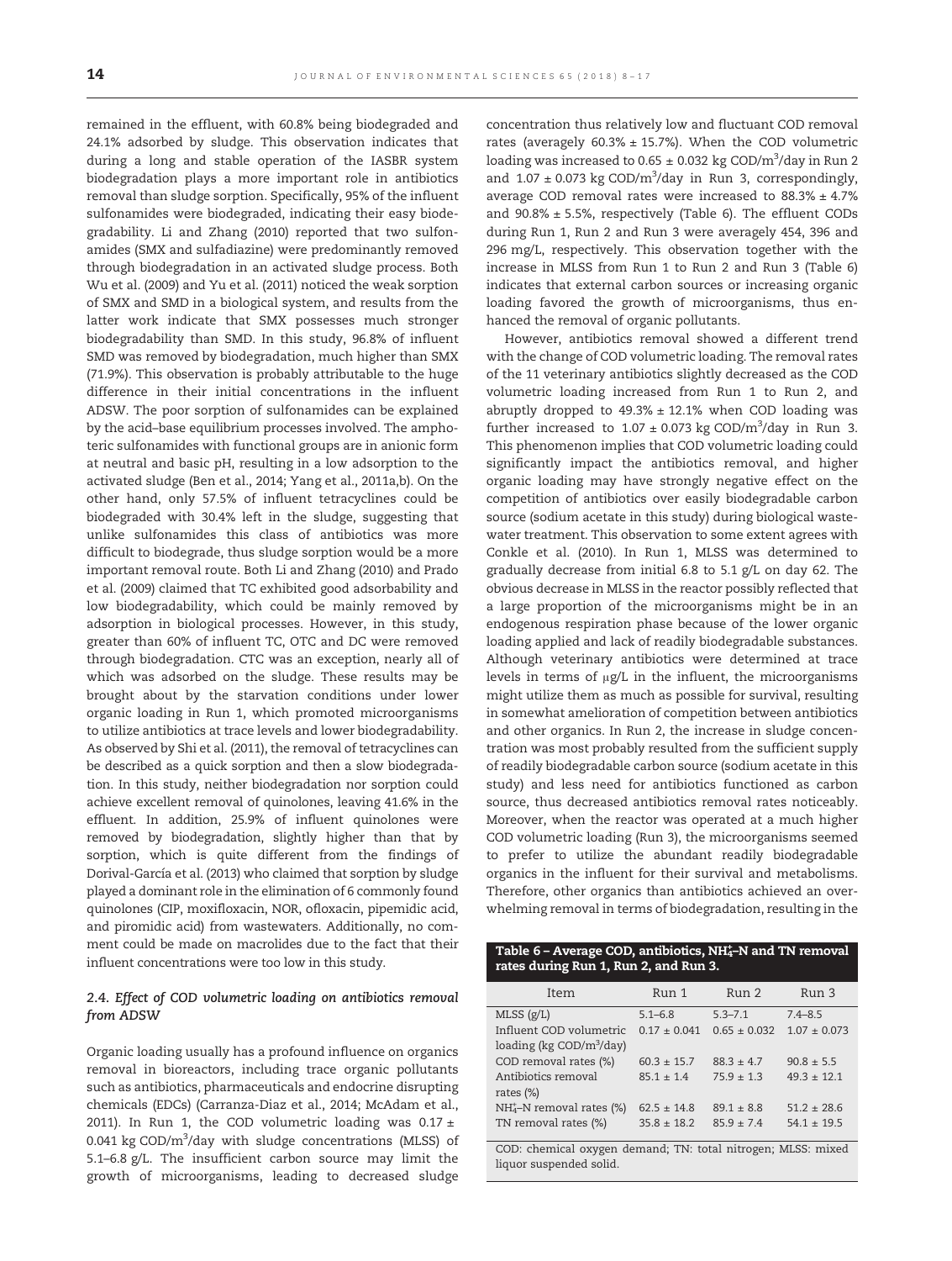remarkable decline of antibiotics removal in Run 3. As shown in Fig. 2, all the four antibiotic classes exhibited decreased removal rates at higher COD volumetric loadings. Results also show that the sulfonamides exhibited higher removal rates than tetracyclines in Run 1 and Run 2, but lower in Run 3. These observations suggest that the removal of sulfonamides is more likely to be affected by organic loadings than that of tetracyclines, attributable to the higher adsorption capacity of tetracyclines onto sludge. Namely, regarding to veterinary antibiotic removal COD volumetric loading may pose even greater influence on biodegradation than sludge.

#### 2.5. Effect of SRT on antibiotics removal from ADSW

SRT might also impact the antibiotic removal by IASBR systems as in other bioreactors. A too short SRT will lead to greatly declined sludge concentrations and thereby a significant decrease in sorption and degradation of antibiotics and other organic pollutants (Xia et al., 2012). No sludge was intentionally discharged in Run 1 and Run 2 due to the lower organic loadings applied, and their MLSS was maintained at 5.1–7.1 g/L. In Run 3, the organic loading was increased and SRT was shortened to 30–40 days with MLSS ranged between 7.4 and 8.5 g/L. As shown in Table 6, sludge discharge did not significantly affect the removals of generally organic pollutants indicated by COD using the IASBR system. On the other hand, the accumulated antibiotics were found to slightly decrease from 13.4 mg/kg on day 93 (Run 2) to 10.43 mg/kg on day 136 (Run 3), and maintained at a stable level of 10.24 mg/ kg on day 184 (Table 3). Therefore, the applied shorter SRT might not be the reason for the poor antibiotics removal in Run 3. As known, SRT could definitely influence the balanced sorption capacity of sludge, and a shorter SRT could reduce the accumulation of antibiotics in sludge. In this study, due to the fact that both HRT and SRT were changed in Run 2 and Run 3, it is difficult to interpret the real impact of SRT on antibiotics removal, which needs further investigation in the followed-up research.



Fig. 2 – Variations in removal rates of antibiotics under different influent COD volumetric loadings.

#### 2.6. Effect of COD/TN ratio on antibiotics removal from ADSW

The COD/TN ratio in the influent was found to significantly influence nitrogen removal. As shown in Table 6, TN removal was poor and fluctuated (35.8%  $\pm$  18.2%) under operation at a low COD/TN ratio of  $0.8 \pm 0.2$  in Run 1, and nitrite was detected to accumulate at 751.9  $\pm$  98.3 mg/L due to lack of sufficient carbon source for denitrification. This high concentration of nitrite might also exert a negative effect on the growth of nitrifying and denitrifying bacteria with resultant low TN removal. In Run 2, along with the addition of sodium acetate, the COD/TN ratio in the influent increased to  $2.4 \pm 0.5$  averagely. As a result, the TN removal increased to 85.9%  $\pm$  7.4%, even though the reactor was operated under a shorter HRT and higher nitrogen volumetric loading conditions (compared to Run 1). However, due to a much shorter HRT applied in Run 3, the further increased nitrogen loading might impact nitrogen removal negatively. On the contrary, antibiotics removal appears not to be significantly influenced by COD/TN ratio, as Run 1 and Run 2 achieved high removal rates for total antibiotics (Table 6).

#### 3. Conclusions

The IASBR is an efficiently biological treatment system for simultaneous removal of COD and veterinary antibiotics from ADSW. The removal of veterinary antibiotics was significantly decreased under higher organic volumetric loading or shorter HRT. A shorter SRT could reduce the accumulation of antibiotics and the balanced antibiotics sorption capacity of sludge. The COD/TN ratio in influent was a key factor for nitrogen removal, but not for veterinary antibiotics in ADSW treatment by using IASBR. The influent sulfonamides underwent obvious biodegradation in the bioreactor. The removal of both tetracyclines and quinolones was contributed by biodegradation and sludge sorption. Although the IASBR could achieve excellent removal rates (>80%) for all studied veterinary antibiotics from ADSW under lower COD volumetric loading, nearly 24% of the 11 antibiotics were found to adsorb onto the activated sludge and were not completely decomposed. The environmental risk caused by excessive discharge of veterinary antibiotics and the safe disposal of sludge containing adsorbed antibiotics should be monitored and controlled.

#### Acknowledgments

We are grateful for the assistance of researchers from the Zhejiang Provincial Key Laboratory of Water Science and Technology in China, and also for the professional guidance of Dr. Xinming Zhan from the National University of Ireland (Galway).

#### REFERENCES

An, J.Y., Kwon, J.C., Ahn, D.W., Shin, D.H., Shin, H.S., Kim, B.W., 2007. Efficient nitrogen removal in a pilot system based on upflow multi-layer bioreactor for treatment of strong nitrogenous swine wastewater. Process Biochem. 42 (5), 764–772.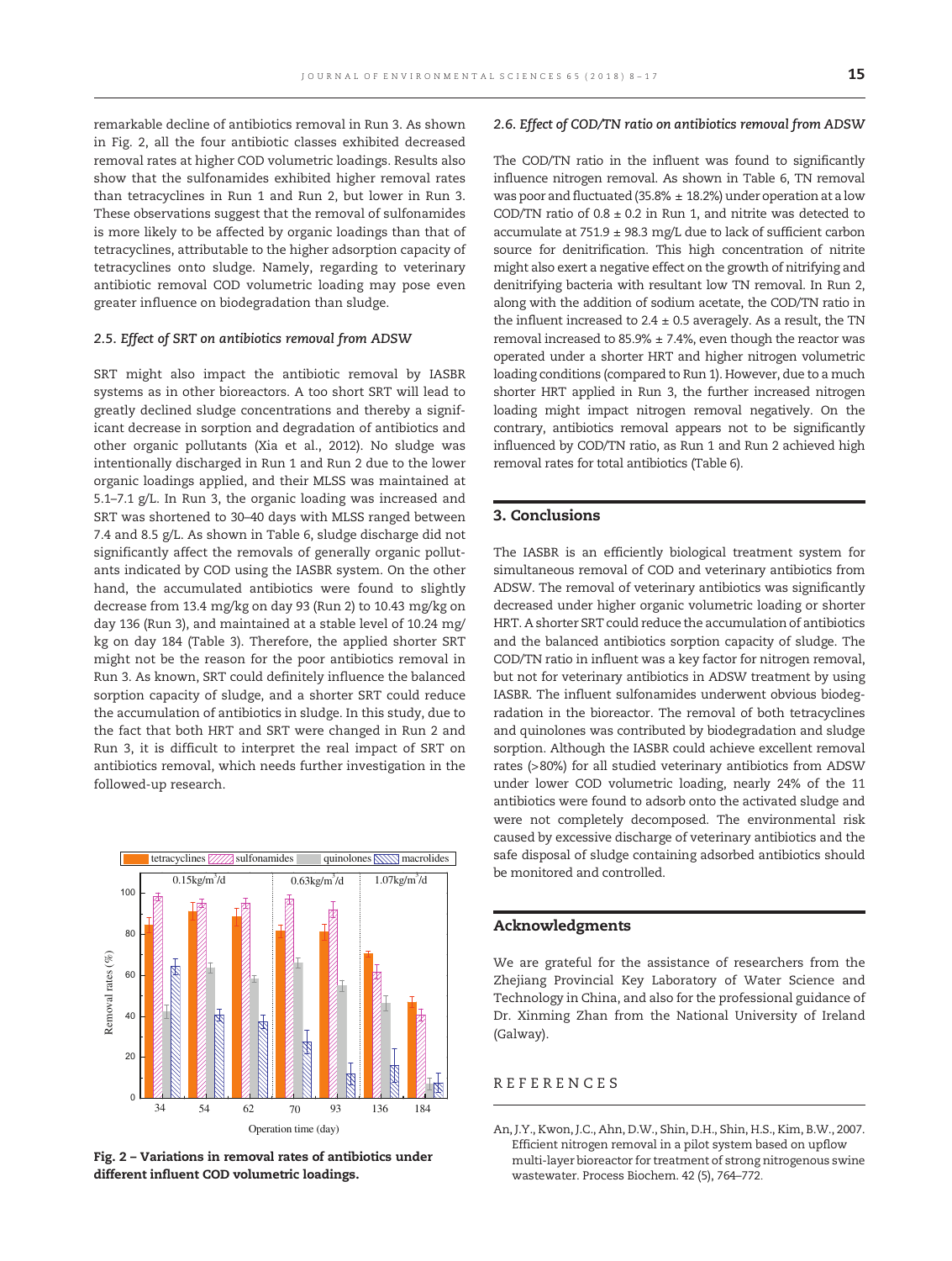APHA, 1998. Standard Methods for the Examination of Water and Wastewater. 20th ed. American Public Health Association, American Water Works Association, Water Pollution Control Federation, Washington, DC.

Bailey, C., Spielmeyer, A., Hamscher, G., Schüttrumpf, H., Frings, R.M., 2016. The veterinary antibiotic journey: comparing the behaviour of sulfadiazine, sulfamethazine, sulfamethoxazole and tetracycline in cow excrement and two soils. J. Soils Sediments 16 (6), 1690–1704.

Ben, W.W., Qiang, Z.M., Adams, C., Zhang, H.Q., Chen, L.P., 2008. Simultaneous determination of sulfonamides, tetracyclines and tiamulin in swine wastewater by solid-phase extraction and liquid chromatography–mass spectrometry. J. Chromatogr. A 1202 (2), 173–180.

Ben, W.W., Qiang, Z.M., Pan, X., Chen, M.X., 2009. Removal of veterinary antibiotics from sequencing batch reactor (SBR) pretreated swine wastewater by Fenton's reagent. Water Res. 43 (17), 4392–4402.

Ben, W.W., Qiang, Z.M., Yin, X.W., Qu, J.H., Pan, X., 2014. Adsorption behavior of sulfamethazine in an activated sludge process treating swine wastewater. J. Environ. Sci. 26 (8), 1623–1629.

Carranza-Diaz, O., Schultze-Nobre, L., Moedera, M., Nivala, J., Kuschk, P., Koeser, H., 2014. Removal of selected organic micropollutants in planted and unplanted pilot-scale horizontal flow constructed wetlands under conditions of high organic load. Ecol. Eng. 71, 234–245.

Conkle, J.L., Lattao, C., White, J.R., Cook, R.L., 2010. Competitive sorption and desorption behavior for three fluoroquinolone antibiotics in a wastewater treatment wetland soil. Chemosphere 80 (11), 1353–1359.

Daumer, M.L., Béline, F., Guiziou, F., Sperandio, M., 2007. Influence of pH and biological metabolism on dissolved phosphorus during biological treatment of piggery wastewater. Biosyst. Eng. 96 (3), 379–386.

Dorival-García, N., Zafra-Gómez, A., Navalón, A., González, J., Vílchez, J.L., 2013. Removal of quinolone antibiotics from wastewaters by sorption and biological degradation in laboratory-scale membrane bioreactors. Sci. Total Environ. 442 (1), 317–328.

Dosta, J., Rovira, J., Galí, A., Macé, S., Mata-Álvarez, J., 2008. Integration of a Coagulation/Flocculation step in a biological sequencing batch reactor for COD and nitrogen removal of supernatant of anaerobically digested piggery wastewater. Bioresour. Technol. 99 (13), 5722–5730.

Huang, X., Liu, C.X., Li, K., Su, J.Q., Zhu, G.F., Liu, L., 2015. Performance of vertical up-flow constructed wetlands on swine wastewater containing tetracyclines and tet genes. Water Res. 70 (70), 109–117.

Li, B., Zhang, T., 2010. Biodegradation and sorption of antibiotics in the activated sludge process. Environ. Sci. Technol. 44 (9), 3468–3473.

Li, J.P., Healy, M.G., Zhan, X.M., Norton, D., Rodgers, M., 2008. Effect of aeration rate on nutrient removal from slaughterhouse wastewater in intermittently-aerated sequencing batch reactors. Water Air Soil Pollut. 192 (1), 251–261.

Li, W.H., Shi, Y.L., Gao, L.H., Liu, J.M., Cai, Y.Q., 2012. Occurrence of antibiotics in water, sediments, aquatic plants, and animals from Baiyangdian Lake in North China. Chemosphere 89 (11), 1307–1315.

Li, Y.X., Liu, B., Zhang, X.M., Wang, J., Gao, S.Y., 2016. The distribution of veterinary antibiotics in the river system in a livestock-producing region and interactions between different phases. Environ. Sci. Pollut. Res. 23 (6), 16542–16551.

Luo, Y., Xu, L., Rysz, M., Wang, Y.Q., Zhang, H., Alvarez, P.J., 2011. Occurrence and transport of tetracycline, sulfonamide, quinolone, and macrolide antibiotics in the Haihe river basin, China. Environ. Sci. Technol. 45 (5), 1827–1833.

McAdam, E.J., Bagnall, J.P., Soares, A., Koh, Y.K., Chiu, T.Y., Scrimshaw, M.D., et al., 2011. Fate of alkylphenolic compounds during activated sludge treatment: impact of loading and organic composition. Environ. Sci. Technol. 45 (1), 248–254.

- Morissette, M.F., Vo Duy, S., Arp, H.P.H., Sauvé, S., 2015. Sorption and desorption of diverse contaminants of varying polarity in wastewater sludge with and without alum. Environ. Sci. Process. Impacts 17 (3), 674–682.
- Pan, M., Henry, L.G., Liu, R., Huang, X.M., 2014. Nitrogen removal from slaughterhouse wastewater through partial nitrification followed by denitrification in intermittently aerated sequencing batch reactors at 11°C. Environ. Technol. 35 (4), 470–477.

Prado, N., Ochoa, J., Amrane, A., 2009. Biodegradation and biosorption of tetracycline and tylosin antibiotics in activated sludge system. Process Biochem. 44 (11), 1302–1306.

Rajagopal, R., Rousseau, P., Bernet, N., Girault, R., Béline, F., 2011. Combined anaerobic and activated sludge anoxic/oxic treatment for piggery wastewater. Bioresour. Technol. 102 (3), 2185–2192.

Richardson, S.D., Ternes, T.A., 2011. Water analysis: emerging contaminants and current issues. Anal. Chem. 83 (12), 4614–4648.

Sakar, S., Yetilmezsoy, K., Kocak, E., 2009. Anaerobic digestion technology in poultry and livestock waste treatment—a literature review. Waste Manag. Res. 27 (1), 3–18.

Shi, Y.J., Wang, X.H., Qi, Z., Diao, M.H., Gao, M.M., Xing, S.F., et al., 2011. Sorption and biodegradation of tetracycline by nitrifying granules and the toxicity of tetracycline on granules. J. Hazard. Mater. 191 (1–3), 103–109.

Shin, J.H., Lee, S.M., Jung, J.Y., Chung, Y.C., Noh, S.H., 2005. Enhanced COD and nitrogen removals for the treatment of swine wastewater by combining submerged membrane bioreactor (MBR) and anaerobic upflow bed filter (AUBF) reactor. Process Biochem. 40 (12), 3769–3776.

Srinivasan, P., Sarmah, A.K., Manley-Harris, M., 2014. Sorption of selected veterinary antibiotics onto dairy farming soils of contrasting nature. Sci. Total Environ. 472 (4), 695–702.

Wegst-Uhrich, S.R., Navarro, D.A., Zimmerman, L., Aga, D.S., 2014. Assessing antibiotic sorption in soil: a literature review and new case studies on sulfonamides and macrolides. Chem. Cent. J. 8 (5), 1–12.

Wu, C., Spongberg, A.L., Witter, J.D., 2009. Sorption and biodegradation of selected antibiotics in biosolids. J. Environ. Sci. Health A 44 (5), 454–461.

Xia, S.Q., Jia, R.Y., Feng, F., Xie, K., Li, H.X., Jing, D.F., et al., 2012. Effect of solids retention time on antibiotics removal performance and microbial communities in an A/O-MBR process. Bioresour. Technol. 106 (2), 36–43.

Yang, J.F., Ying, G.G., Zhao, J.L., Tao, R., Su, H.C., Chen, F., 2010. Simultaneous determination of four classes of antibiotics in sediments of the Pearl Rivers using RRLC-MS/MS. Sci. Total Environ. 408 (16), 3424–3432.

Yang, X., Flowers, R.C., Weinberg, H.S., Singer, P.C., 2011a. Occurrence and removal of pharmaceuticals and personal care products (PPCPs) in an advanced wastewater reclamation plant. Water Res. 45 (16), 5218–5228.

Yang, S.F., Lin, C.F., Lin, A.Y., Hong, P.K., 2011b. Sorption and biodegradation of sulfonamide antibiotics by activated sludge: experimental assessment using batch data obtained under aerobic conditions. Water Res. 45 (11), 3389–3397.

Yu, T.H., Lin, A.Y., Panchangam, S.C., Hong, P.K., Yang, P.Y., Lin, C.F., 2011. Biodegradation and bio-sorption of antibiotics and non-steroidal anti-inflammatory drugs using immobilized cell process. Chemosphere 84 (9), 1216–1222.

Zhang, M.C., Lawlor, P.G., Wu, G.X., Lynch, B., Zhan, X.M., 2011. Partial nitrification and nutrient removal in intermittently aerated sequencing batch reactors treating separated digestate liquid after anaerobic digestion of pig manure. Bioprocess Biosyst. Eng. 34 (9), 1049–1056.